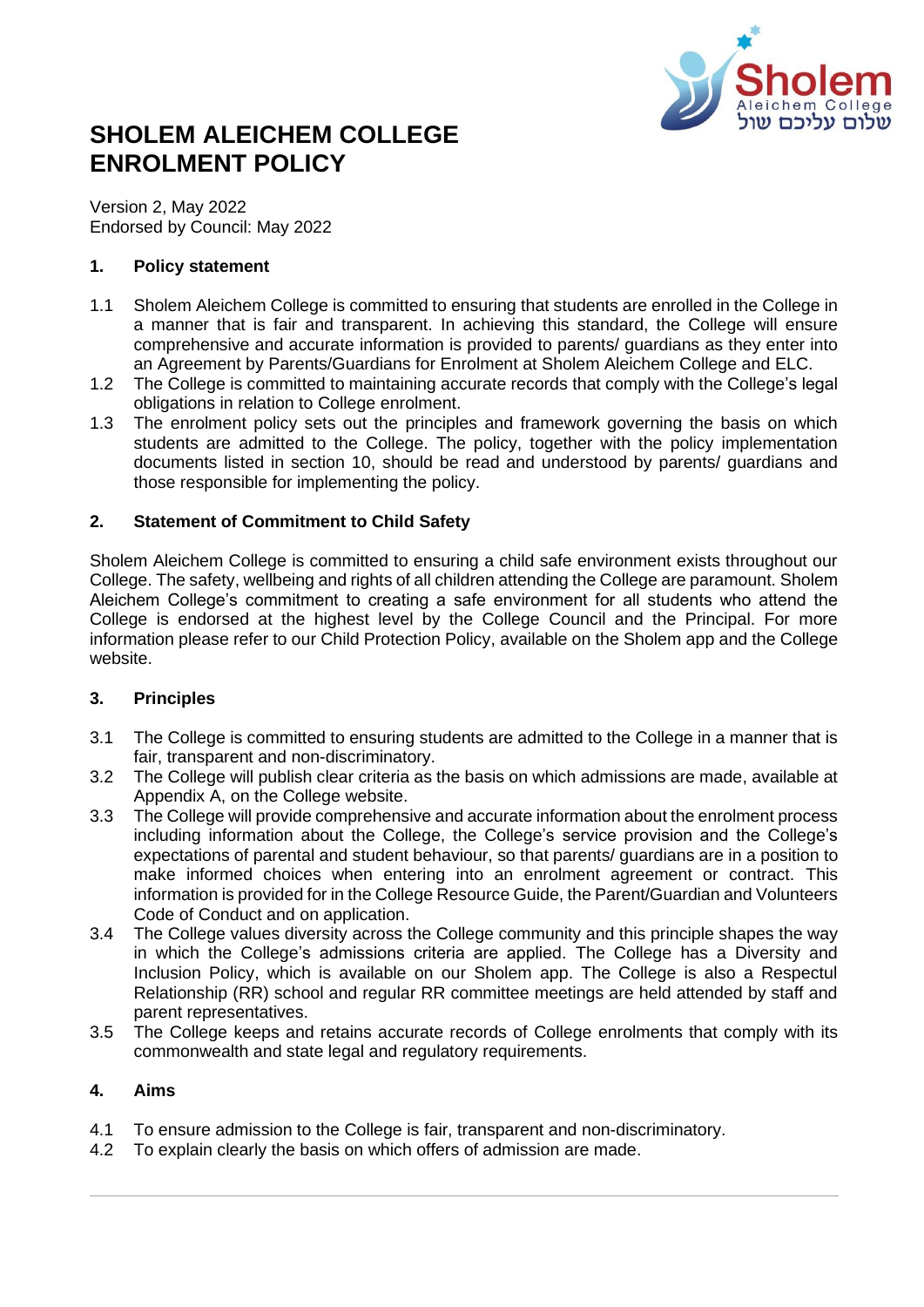- 4.3 To specify the information that parents/ guardians must have when entering an enrolment agreement or contract.
- 4.4 To comply with the requirements of Education and Training Reform Act 2006 (Vic.) and other relevant legislation.

#### **5. Legal and regulatory basis for compliance**

- 5.1 Education and Training Reform Act 2006 (Vic.)
- 5.2 Education and Training Reform Regulations 2017 (Vic.)
- 5.3 Victorian Registration and Qualifications Authority (VRQA) Minimum Standards
- 5.4 Equal Opportunity Act (Vic.) 2010
- 5.5 Disability Discrimination Act 1992 (Cth.)
- 5.6 Disability Standards for Education 2005 (Cth.)
- 5.7 Australian Education Act 2013 (Cth.)
- 5.8 Australian Education Regulation 2013 (Cth.).

#### **6. Key definitions**

6.1 The College must make publicly available a copy of its enrolment agreement which is the contract for services between the College and the parent(s) and which the College and all parents/ guardians must enter into when enrolling their child(ren) in the College. The agreement is available on the College website and Sholem app.

The enrolment agreement is legally enforceable and codifies the arrangements whereby the parent purchases specified services in relation to the student in return for the payment of fees. The enrolment agreement is the legal contract for services between the College and the parent. The terms and conditions contained within the contract set out the rights and responsibilities of each party to the contract.

The enrolment agreement must include as a minimum:

- i. codes of conduct for students and parents/ guardians which set out expectations of behaviour and engagement
- ii. detailed information about fees including additional charges, how fees are collected, how fee levels are changed, processes for managing the non-payment of fees, etc.
- iii. educational services provided
- iv. the grounds on which the agreement may be terminated.

The enrolment agreement could also include information relating to:

i.non-discriminatory admissions criteria

ii.scholarships, bursaries and grants

iii.action in response to breaches of the contract

iv.the handling of data and sensitive data under the College's Privacy Policy.

- 6.2 The **enrolment register** is a permanent record of the students admitted to the College. The College is required to implement processes and procedures to ensure that the register is up to date. The enrolment register determines those students for whom attendance must be registered and monitored.
- 6.3 Where oversubscribed in one or more age groups the College may choose to maintain a **waiting list**. The principles of fairness and transparency that apply throughout the enrolment policy also apply to the procedures relating to the management of the waiting list.
- 6.4 Sholem Aleichem College applies the Government minimum age for preschool and primary school entry.
- 6.5 Within the meaning of the Equal Opportunity Act (Vic.) and the Disability Discrimination Act 1992 (Cth.), Colleges are not permitted to **discriminate** on the grounds of disability. The legislation permits an exception to be made in relation to sex, race, religious belief, age or age group:
	- Colleges, amongst other organisations, have a **positive duty** to take reasonable and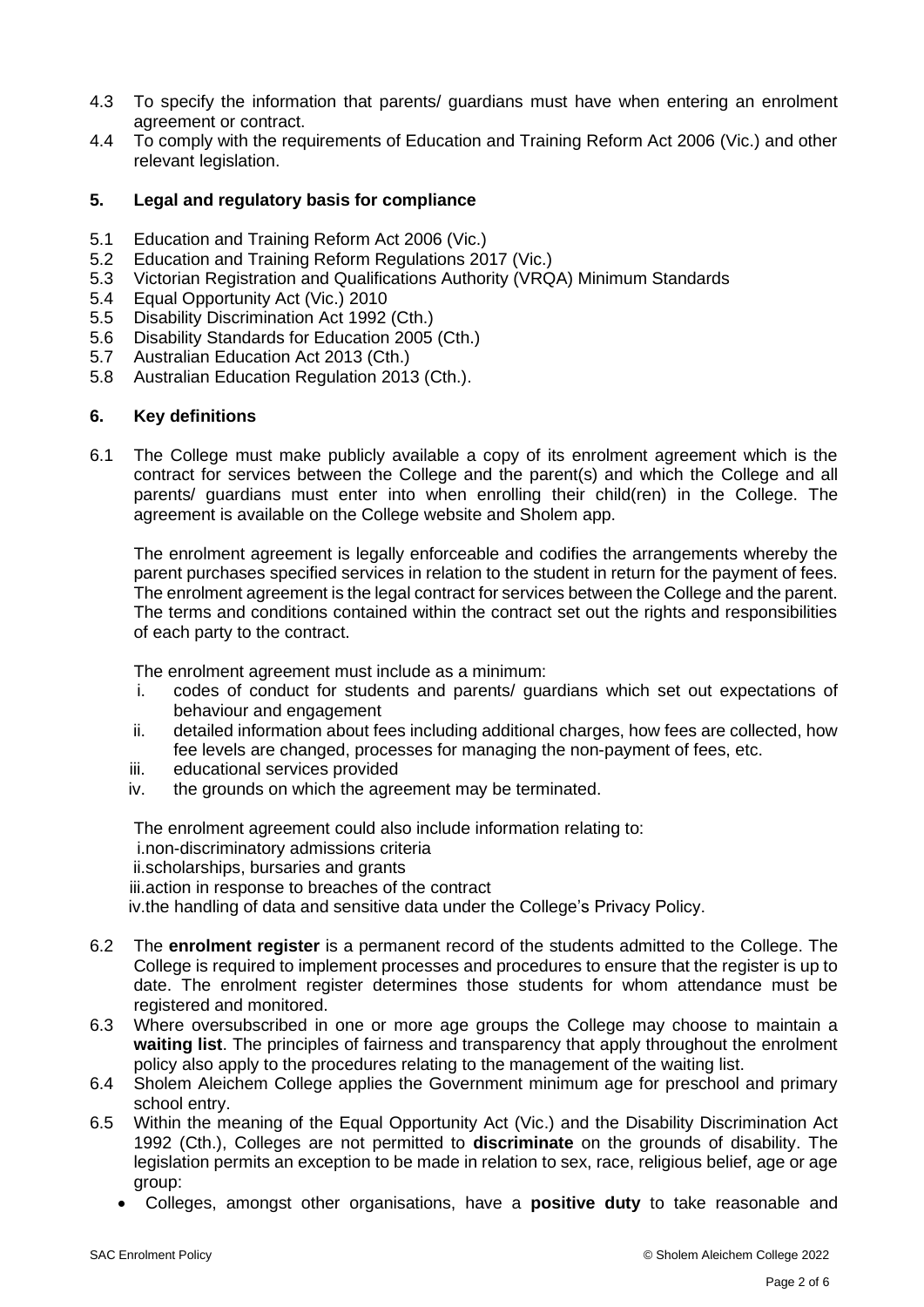proportionate measures to eliminate discrimination.

- When enrolling a student with a disability, Colleges are required to consider what **reasonable adjustments** need to be made to the learning environment or to the delivery of learning to assist that student.
- 6.6 Colleges are advised to require **proof of age and enrolment name** for each enrolment. Such documentation could be in the form of a birth certificate or passport.
- 6.7 Under the Australian Education Act 2013 (Cth.) Colleges are required to collect **Student Background Characteristics Data** as part of the College enrolment process and report the data to the VCAA or other testing agent when requested.
- 6.8 The **Annual Report to the College Community**<sup>1</sup> must include a report on the characteristics of students at the College.
- 6.9 The Australian Education Regulation 2013 (Cth.) (s.37) requires student enrolment records to be **retained** for seven years<sup>2</sup> after end of College year in which the last entry was made. Student enrolment records may be **audited** by either state or commonwealth authorities in order for the authorities to monitor payments made on the basis of student numbers or on the basis of the enrolment of particular categories of students.
- 6.10 Records of enrolment are required for annual data returns for the Australian Government nongovernment Colleges <sup>3</sup> and the Victorian College census under Australian Education Regulation 2013 (s.77).
- 6.11 Legislative privacy requirements<sup>4</sup> govern how **personal, sensitive and health** information must be collected, used, disclosed and stored as part of the enrolment process. A **privacy notice** must be provided with the enrolment form explaining to parents/ guardians and students why this information is being collected, what it is used for, where it might be disclosed and how they can access information held about them. The enrolment agreement should make reference to the Privacy Policy.
- 6.12 Colleges are required to request and record the immunisation status, called the **Child History Statement**, for each primary student prior to enrolment.
- 6.13 Colleges are required to request and record the visa status when enrolling a **student on a visa**, that is any student who holds, or is a dependent of a person who holds, a permanent, bridging or temporary visa.
	- Colleges are also required to request and record the visa status when enrolling **overseas students** (formerly known as full fee paying overseas students (FFPOS))<sup>5</sup> who are those who hold a visa that is specifically related to studying in Australia, or a bridging visa attached to a substantive visa with those provisions $6$ .
	- Non-government Colleges cannot enrol overseas students travelling on a student visa subclass 500 (formerly 570 or 571) unless the College is registered on the **Commonwealth Register of Institutions and Courses for Overseas Students** (CRICOS)7.
	- Students attending the College on a cultural visit enter Australia on a tourist visa, are visitors to the College and are not enrolled students.

# **7. Scope**

7.1 The application of the policy is relevant to the College Council, the principal, to College staff and parents/ guardians including prospective students and parents/ guardians.

# **8. Roles and responsibilities**

8.1 The College Council is responsible for authorising the enrolment policy and for approving the

 $1$  As required to meet Commonwealth and State legislative requirements.

<sup>2</sup> <https://www.legislation.gov.au/Details/F2013L01476> (Accessed 22 July 2017)

<sup>3</sup> [https://ssphelp.education.gov.au/sites/ssphelp/files/files/final\\_2016\\_census\\_guidelines\\_1.pdf](https://ssphelp.education.gov.au/sites/ssphelp/files/files/final_2016_census_guidelines_1.pdf) (accessed 22 July 2017)

<sup>4</sup> Privacy and Data Protection Act (Vic) 2014; Privacy Act (Cth.) 1988.

<sup>5</sup> Australian Education Act 2013, s.6.

<sup>6</sup> [https://ssphelp.education.gov.au/sites/default/files/files/2019\\_census\\_guidelines.pdf](https://ssphelp.education.gov.au/sites/default/files/files/2019_census_guidelines.pdf)

<sup>7</sup> Advice and information is provided by ISCA: [http://isca.edu.au/information-for-Colleges/esos-act-2000/](http://isca.edu.au/information-for-schools/esos-act-2000/) (Accessed 22 July 2017)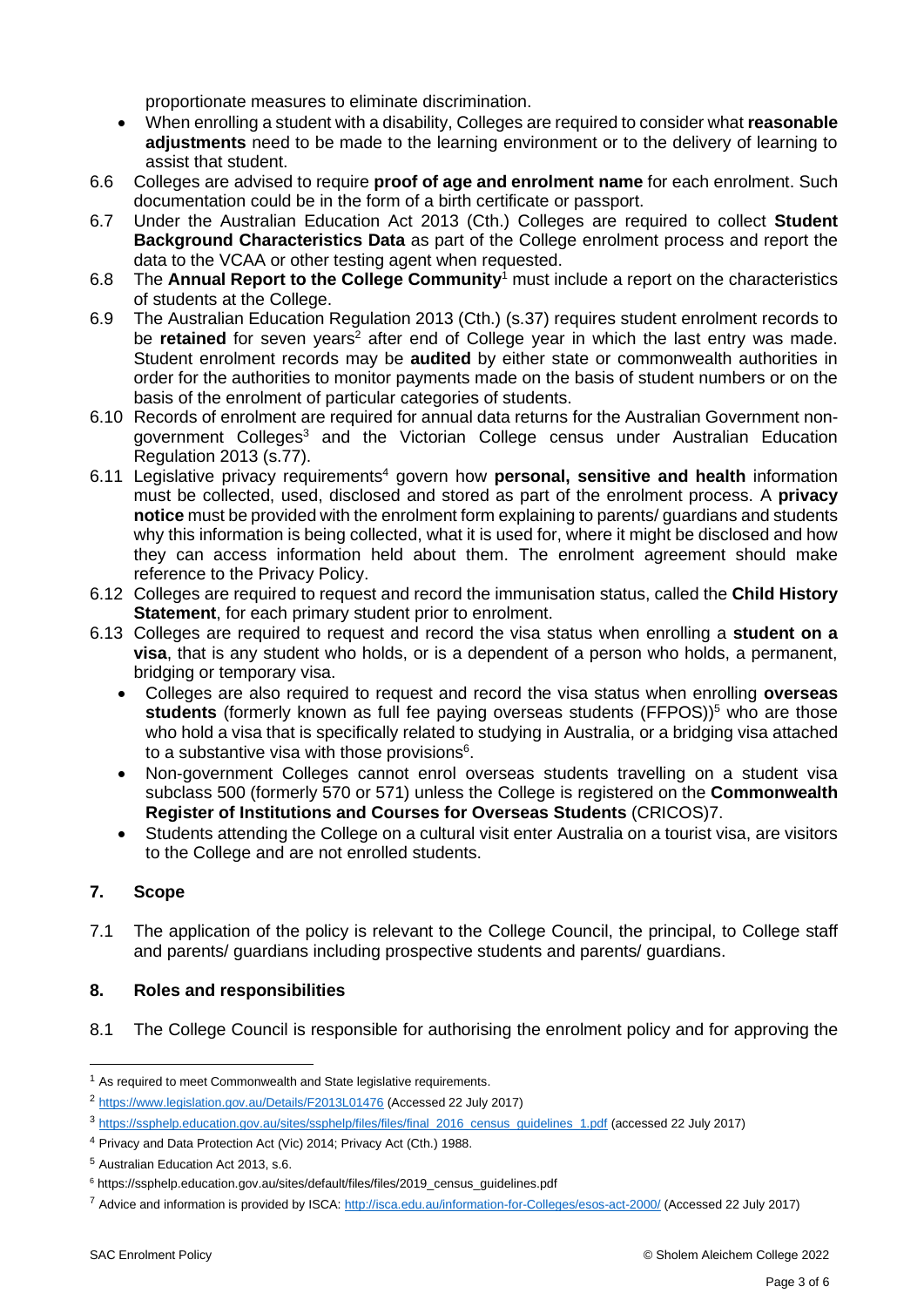criteria for admission.

- 8.2 The College Council is responsible for approving the terms and conditions contained within the enrolment agreement.
- 8.3 The principal is responsible for ensuring the implementation of the enrolment policy is fair, transparent and non-discriminatory.
- 8.4 The principal is responsible for ensuring enrolment agreements are publicly available and that they are administered and recorded accurately.
- 8.5 The principal is responsible for ensuring an enrolment register and waiting list is accurately maintained.
- 8.6 The principal is responsible for ensuring this policy is implemented in accordance with commonwealth and state privacy legislation.
- 8.7 The principal is responsible for:
- a. ensuring that procedures are implemented so that parents/ guardians are guided through the enrolment process from enquiry to admissions
- b. ensuring that procedures are in place to record the basis on which a child does or does not fulfil the admissions criteria together with the College's decision to offer a place or not ensuring that procedures are in place for the management, storage and retrieval of enrolment data:
	- i. proof of the child's identity, specifically date of birth and enrolment name
	- ii. immunisation status
	- iii. visa status.
- 8.8 The principal is responsible for ensuring that the College reports data relating to the characteristics of students at the College to the College community at least once a year<sup>8</sup>.

## **9. Related policies**

- 9.1 Attendance Policy
- 9.2 Privacy Policy
- 9.3 Record Management Policy
- 9.4 Complaints and Grievances Policy.

# **10. Communication of the policy**

- 10.1 The College publishes its enrolment policy and admissions criteria on its website and by application to the College office.
- 10.2 The College publishes for parents/ guardians the procedures by which a student is admitted to the College on its website and by application to the College office.
- 10.3 The College publishes the enrolment agreement on its website and by application to the College office.

## **11. Policy implementation documents**

- 11.1 The documents setting out the strategies and actions required to implement this policy are:
	- a) Appendix A setting out the criteria that will be used as the basis on which offers of admission are made
	- b) Appendix B sets out the Application process and procedures
	- c) detailed procedures for recording enrolments

## **12. Policy review**

- 12.1 The College Council will review the Enrolment Policy every two years.
- 12.2 The College Council will review the terms and conditions contained within the enrolment agreement every two years.
- 12.3 The College Council will require the principal to report on the application of the admissions criteria as part of the board's discussion of its Annual Report to the College Community.

<sup>8</sup> Australian Education Regulations 2013 s.6[0 https://www.legislation.gov.au/Details/F2013L01476](https://www.legislation.gov.au/Details/F2013L01476) (accessed 5 August 2019)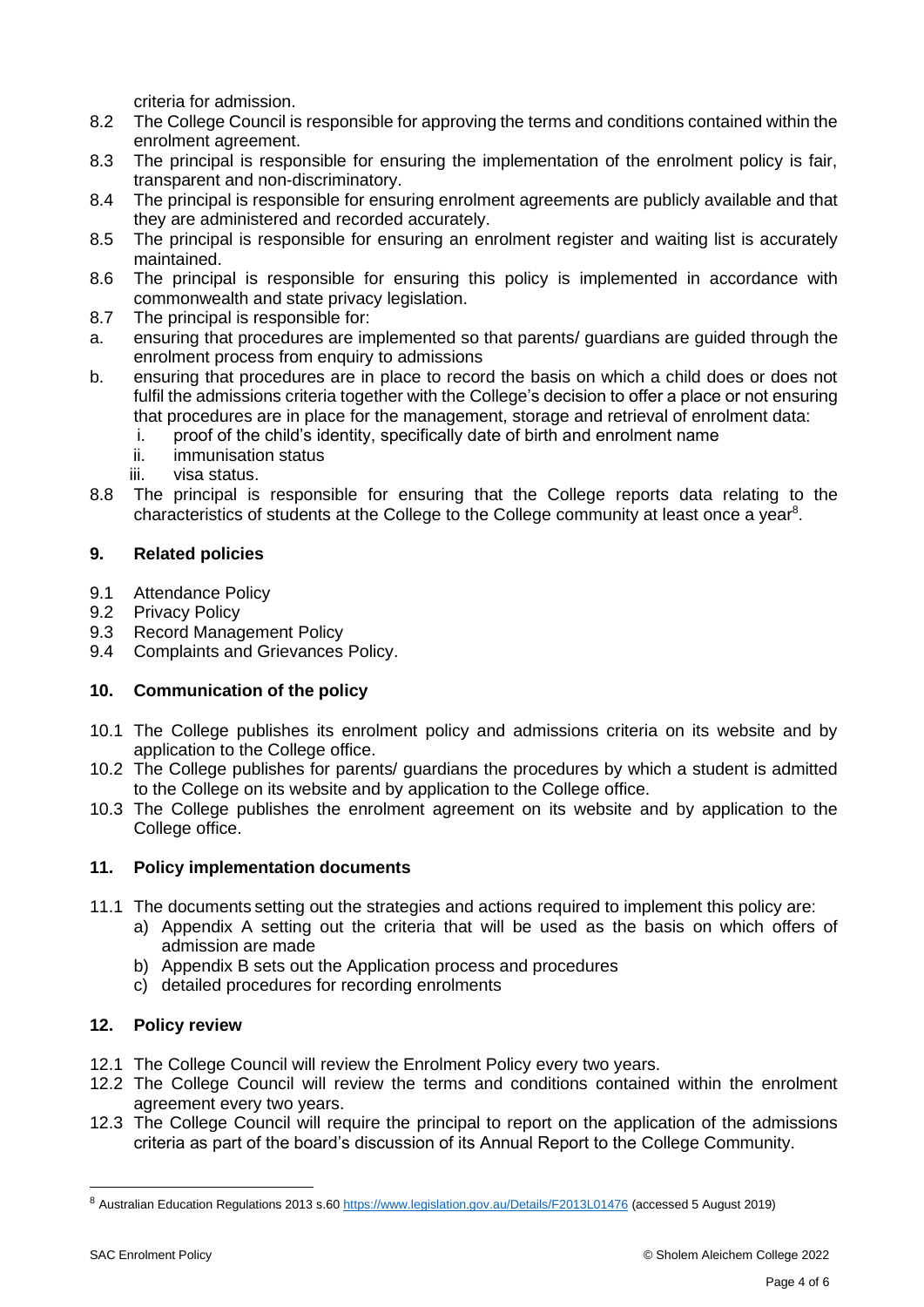## **Admissions criteria**

# **1. Criteria**

- 1.1 Age criteria:
- a. Although non-government Colleges have no legal restriction in relation to a minimum age, Sholem Aleichem College gives guidance to parents/ guardians to follow the minimum age of the year of entry as stipulated by the government.
- b. Sholem Aleichem limits intake generally to 40 students per year level, but the College Principal and Council may exercise discretion in determining whether and how the additional students are admitted.
- 1.2 Date of Application:
- a. Sholem Aleichem College provides a period of up to one month for completion of applications and uses the date of receipt of application as a way to prioritise admissions.
- 1.3 Family affiliation criteria:
- a. Sholem Aleichem College gives priority to students who have a sibling(s) already enrolled in the College. Sibling is defined as coming from the same family (eg. Brother or sister) and includes step-siblings.
- b. Sholem Aleichem College gives priority to students whose parent(s) and grandparent(s) or step parents/ guardians attended the College. This is defined by past family members being alumni of the College.
- c. Sholem Aleichem College may also give priority to students whose parent(s) are employed by the College.
- 1.4 Religious criteria:
- a. Sholem Aleichem College will accept an enquiry from students of all faiths but require parents/ guardians and students to accept and support the particular ethos and values of the College, that it is a Jewish school based on Yiddish, Hebrew and Jewish culture, customs and values.
- 1.5 Criteria that seek to rely on evidence of attitude and ability:
- a. Sholem Aleichem College requires a reference from a student's previous College (if applicable) that could address issues as: i. prior academic achievements, ii. behaviour and attitude or iii. contribution to the life of the College. The reference may be in a form or a free form letter of support.
- b. The College may use external data such as NAPLAN results.
- c. Sholem Aleichem College interviews either parents/ guardians or the student or both as part of its admissions procedures. Such interviews range from those that are highly structured through to those that are more open-ended and free flowing.
- d. Sholem Aleichem College may require prospective students to attend some form of activity or trial day, the purpose of which is to give the student an opportunity to get to know the College but also to allow the College to observe the student and for the College to use those observations as evidence of attitude and/or ability. This is to ensure the College can meet the student needs.
- 1.6 Sholem Aleichem College may give preference to students who have attended the College or a connected part of the College in the previous year or in previous years.